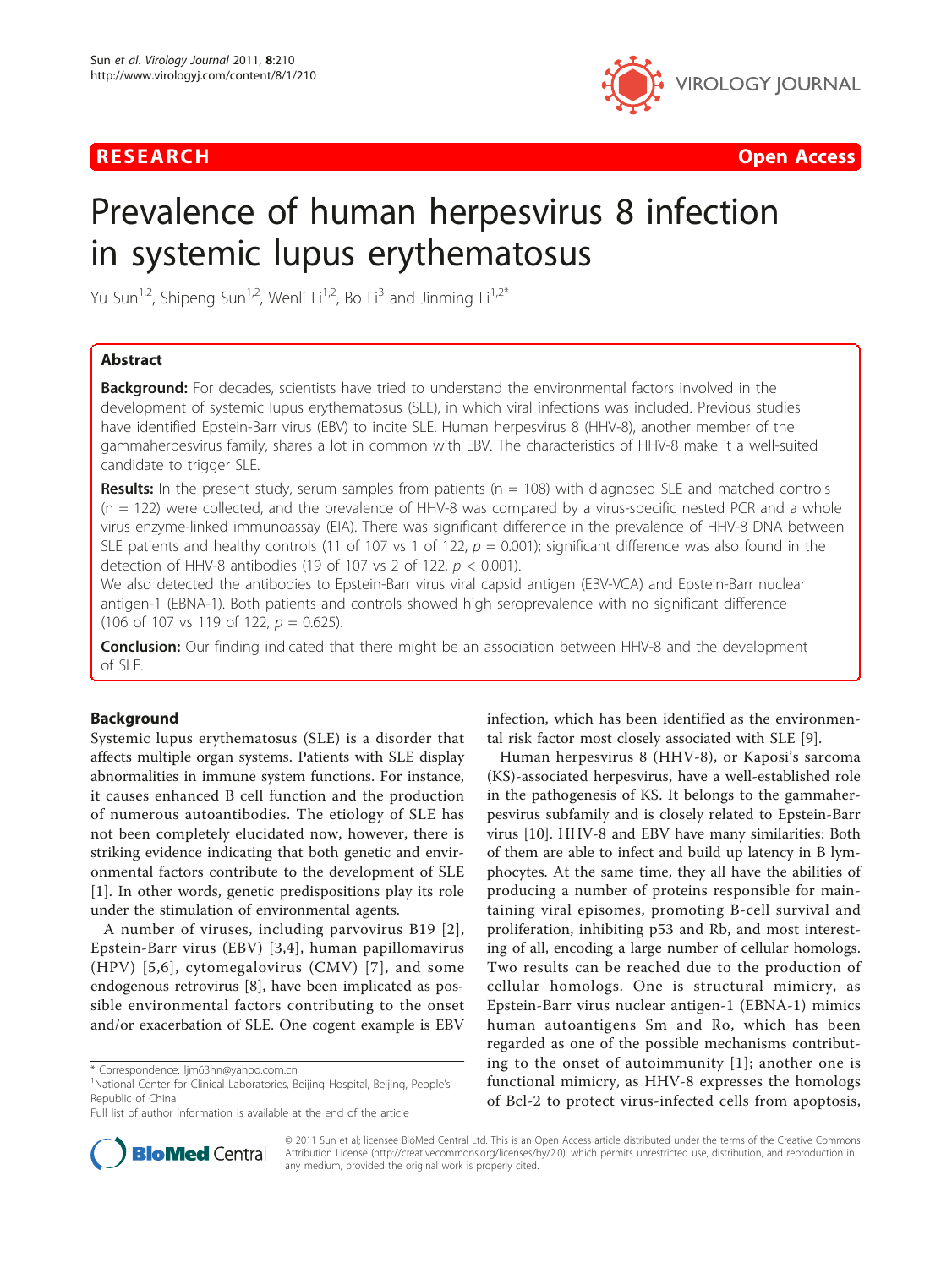by which the viral proteins are able to substitute their cellular counterparts to act [\[11\]](#page-4-0).

Since the characteristics of HHV-8 itself and the correlation between HHV-8 and EBV, we hypothesized that the infection of HHV-8 was associated with SLE. From patients with diagnosed SLE and healthy controls, serum samples were collected to compare the prevalence of HHV-8 in order to determine this association. Due to the pathogenetic role of EBV in the development of SLE, serologic tests were also performed to determine the occurrence of it.

# Methods

### Study populations

All studies were carried out with the approval of the local hospital ethical committee, patients ( $n = 108$ ) with SLE who fulfilled the 1997 revised American College of Rheumatology criteria for SLE [\[12](#page-4-0)] and healthy controls  $(n = 122)$  were enrolled in the study. The mean age and female to male ratio were matched between patients with SLE and healthy controls. (See Table 1 for demographics) All the participants enrolled in the study were ethnic Chinese. Serum samples were obtained from clinics at Xuanwu hospital, Beijing, China, between 2009 and 2010. In addition, those samples were stored at -80°C within one hour of collection until tested. Informed consent was obtained from each subject.

#### Virus-specific PCR detection

DNA was extracted from 0.5 ml of each serum sample using the QIAamp Viral RNA Mini Kit (Qiagen), following the instruction of the vendor. A fragment of  $\beta$ -actin (304 bp) was amplified to confirm successful extraction of DNA and no PCR inhibitors were present. One patient was excluded in this study because of the failure to amplify the fragment of  $\beta$ -actin.

DNA extracted from samples was examined for the presence of a 233-bp-long fragment for HHV-8 (ORF26) using a nested PCR protocol as previously described [[13\]](#page-4-0). The sensitivity of the nested PCR was determined by series dilutions of the positive control, which has a detection limit of 100 copies. For the first round PCR,  $> 10<sup>3</sup>$  target sequences could be detected (Figure 1).

Table 1 Demographic data for study groups

|                          | Groups              |                      |         |
|--------------------------|---------------------|----------------------|---------|
| <b>Characteristics</b>   | <b>SLE Patients</b> | <b>Normal Donors</b> | P value |
| Demographic Data         |                     |                      |         |
| No. of participants      | 107                 | 122                  |         |
| age (mean $\pm$ SD, yrs) | $34.1 + 12.1$       | $33.5 + 7.6$         | .72     |
| Sex                      |                     |                      |         |
| Female (%)               | 93 (86.9)           | 111 (91.0)           | .33     |
| Male (%)                 | 14 (13.1)           | 11(9.0)              |         |



Each first-round reaction was performed in a 25 μl volume containing, 1.5 mM  $Mg^{2+}$ , 200 mM each dNTP, 0.4 μM each primer and  $2 \times$  Green Gotaq reaction buffer (Promega) to which 100 ng DNA extract or control was added. Second round reaction mixes were identical to the first round and the templates were 1 μl products from the first round reactions. Reaction conditions were one cycle of 95°C for 2 min, thirty-five PCR cycles consisting of denaturation at 95°C for 30 s, annealing at 50°C for 30 s and extension at 72°C for 30 s were run per round with a 7 min final extension at 72°C for both first round and nested PCR. PCR reactions containing all PCR reagents without DNA template served as negative control. The 233-bp-long fragment for HHV-8 ORF26 was amplified by means of a PCR-driven overlap extension protocol and subsequently cloned into the pGEM-T vector system kit (Promega) to serve as positive control. The first and nested PCR products were analyzed in 1.5% TAE agarose gels stained with ethidium bromide. For positive samples, the nested PCR products was sequenced.

To minimize possible contaminations, Serum samples from patients and healthy controls were randomly selected and divided into several groups to extract DNA; with each group contained sixteen samples, three separate reactions of negative controls and one positive control were analyzed by PCR. DNA extraction, PCR and gel electrophoresis were performed in separate rooms. Positive samples were then validated by repeat testing.

#### Serological assays

To detect antibodies to HHV-8, serologic testing was performed by a commercial ELISA (ABI) based on whole virus lysate, according to the manufacturer's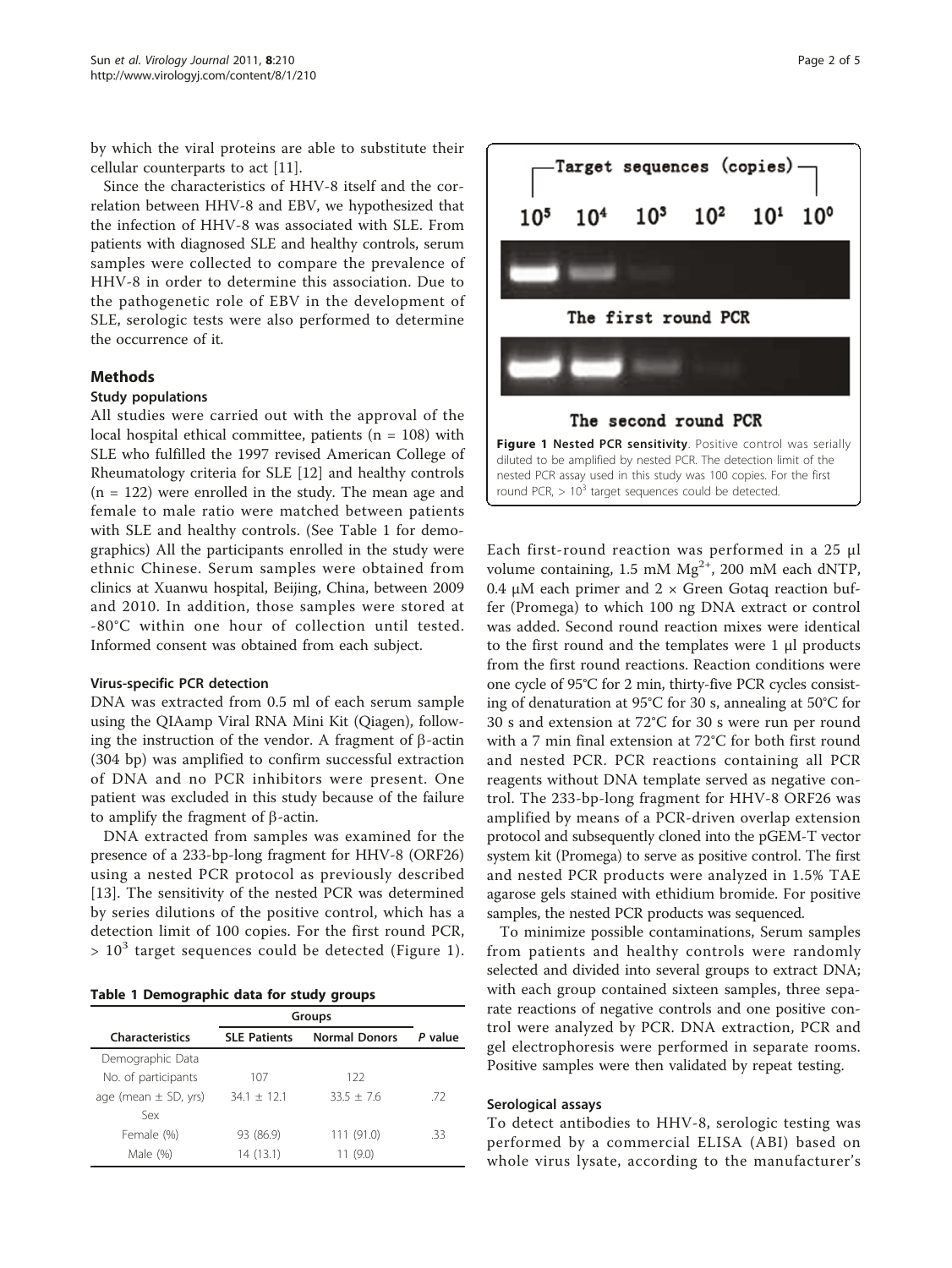instructions. This assay has a sensitivity of 77% and a specificity of 99% [\[14\]](#page-4-0).

The occurrence of infection with EBV was determined by measuring IgG antibodies against EBV-VCA and EBNA-1 (EUROIMMUN), following the manufacturer's instructions.

### Statistical analysis

Data were expressed as the mean  $\pm$  SD for normally distributed variables. Statistical analysis was performed with SPSS v. 16.0. The association between HHV-8 infection and the occurrence of SLE was assessed using the chi-square test; the association between EBV infection and the occurrence of SLE was assessed using the Fisher's Exact Test. The association Data with a P value of less than 0.05 were considered significant.

# Results

# Detection of HHV-8 DNA

DNA isolated from sera was used as template to screen for target sequence. Of the 107 patients with SLE, 11 (10.3%) were determined positive for HHV-8 ORF26; whereas in healthy controls, 1/122 (0.8%) was positive. The results between those two groups was statistically different ( $p = 0.001$ , by  $\chi^2$  test). All the repeat testing for positive samples showed consistent results (Figure 2). DNA sequence assay for positive PCR products showed expected results for HHV-8 ORF26 sequences.

# Serologic finding

Sera showed positive for IgG antibodies either against EBV-VCA or against EBNA-1 were considered to be EBV-positive. Both lupus patients and healthy controls exhibited high incidence of infection with EBV (patients:



106/107 [99.1%]; controls: 119/122 [97.5%]), with no significant difference ( $p = 0.625$ , by Fisher's Exact Test) was found.

Nineteen (17.8%) of 107 lupus patients and 2 (1.6%) of 122 matched controls were proven to be seropositive, respectively. The results between those two groups was statistically different ( $p < 0.001$ , by  $\chi^2$  test). As shown in table 2, of 19 those lupus patients showed seroreactivity, ten were positive for both HHV-8 sequences and antibodies; whereas one heathy control showed positive for both HHV-8 sequences and antibodies of the two healthy controls showed seroreactivity. All of the participents who were positive for HHV-8 DNA and HHV-8 antibodies showed positive for EBV antibodies.

# **Discussion**

The results from PCR assays and serologic testing in our study showed HHV-8 infection was more prevalent in patients with SLE than in healthy controls. We found a relatively low prevalence of HHV-8 in healthy controls, which was similar with other studies on the epidemiology of HHV-8 infection [[15,16](#page-4-0)], suggesting that the prevalence of HHV-8 infection in China is low. Recently, a survey conducted in the northwest of China revealed that 20.4% of blood donors were seropositive for HHV-8 [[17](#page-4-0)]. This observation suggested that the prevalence of HHV-8 infection varies depending on different regions.

It is noteworthy to point out that the nested PCR is a very sensitive tool with low detection limit, and serum has been used to detect HHV-8 DNA [[18-20](#page-4-0)]. However, low detection rate of PCR detection has been observed compared to that of serologic assays, which dues to the low copy number and intermitent presence of HHV-8 DNA in serum [\[21-25](#page-4-0)].

An important finding of this study is the increased prevalence of HHV-8 in patients with SLE, which indicated that there might be an association between the development of SLE and HHV-8. One acceptable explanation may be the susceptibility of viral infection in patients with SLE. As a disorder with impairment of the immune system, SLE may lead to abnormalities of humoral and cell mediated immune responses, cytokine milieu and complement system. Furthermore, due to the

Table 2 Detection of HHV-8 DNA and antibodies

|                     | Groups                              |                                  |                                  |                                |  |
|---------------------|-------------------------------------|----------------------------------|----------------------------------|--------------------------------|--|
| HHV-8<br>antibodies | Lupus patients, No.                 |                                  | Normal controls, No.             |                                |  |
|                     | <b>DNA</b><br>sequences<br>$^{(+)}$ | <b>DNA</b><br>sequences<br>$(-)$ | <b>DNA</b><br>sequences<br>$(+)$ | <b>DNA</b><br>sequences<br>(-) |  |
| Positive            | 10                                  |                                  |                                  |                                |  |
| Negative            |                                     | 87                               |                                  | 120                            |  |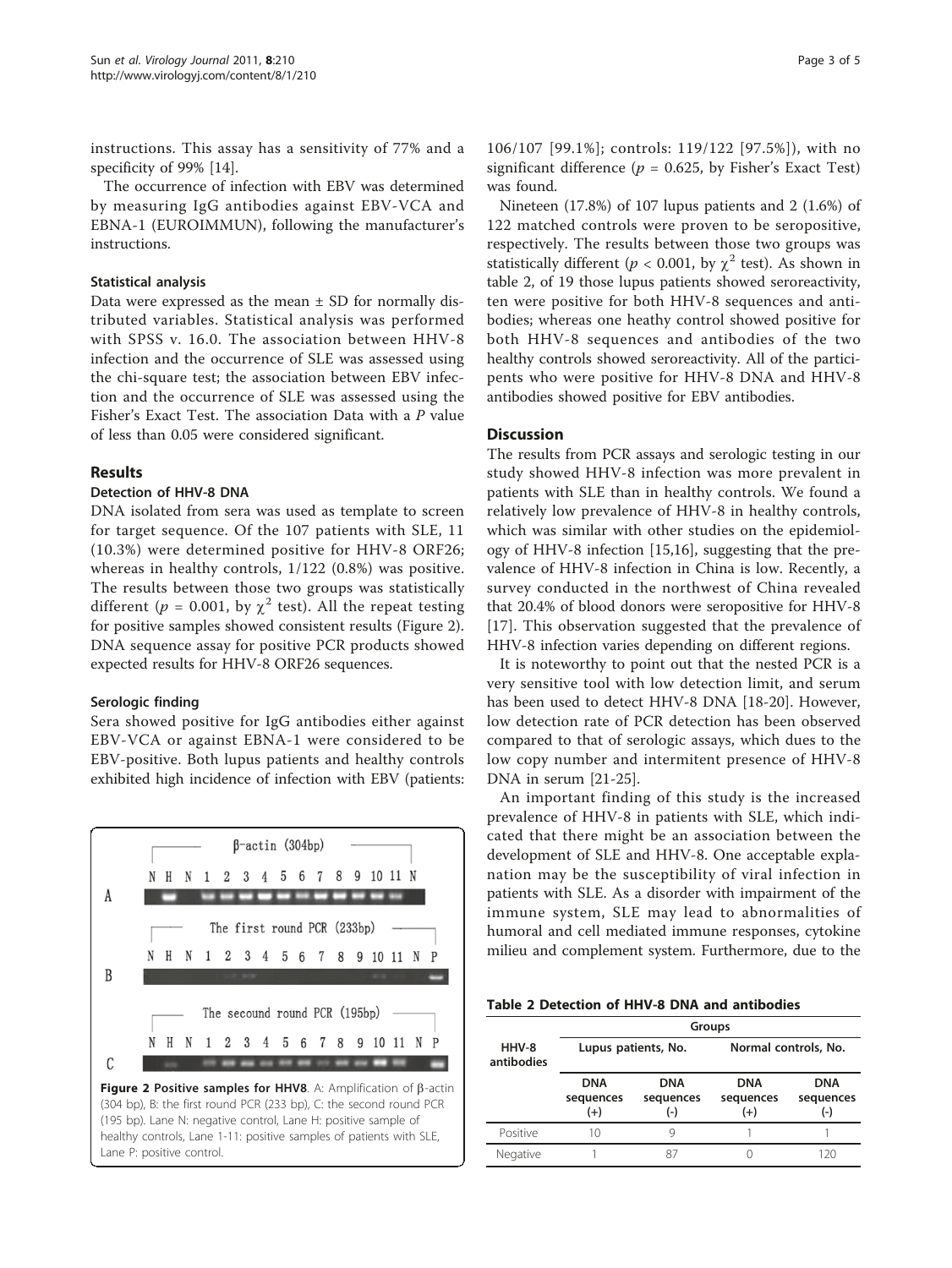<span id="page-3-0"></span>application of immunosuppressant agents in routine treatment, patients with SLE may be predisposed to HHV-8 infection, thus resulting in a higher detection rate of HHV-8 infection. This predisposition has been observed in some transplant recipients and patients with autoimmune disease or malignancy who have received high dose of immunosuppressant agents [[10\]](#page-4-0), which leads to iatrogenic KS.

On the other hand, relative to passive infection, is there any possibility that HHV-8 actively involve in the development of SLE? The pathogenic role of EBV in SLE has been confirmed. As the gammaherpevirus homolog for HHV-8, the virus can infect B cell latently, providing the latent viral protein Epstein-Barr virus nuclear antigen-1 (EBNA-1). EBNA-1 may molecularly mimic the common human antigenic targets for the lupus autoantigens. To date, only Sm and Ro have been identified to involve in molecular mimicry between EBV infection and SLE autoimmunity, which account for about 40% of all SLE [\[9,26](#page-4-0)]. In our study, we screened the seroprevalence of EBV among the study subjects. High frequencies of EBV infection were observed and no difference was found between two groups. This finding was consistent with the fact that EBV is a ubiquitous virus and indicated that the infection of EBV is highly prevalent in China. Also, we suspected that EBV might infect individuals long before the onset of SLE, rather than secondary infection resulting from impaired immune system or the application of immunosuppressants.

Several mechanisms have been proposed by which viruses trigger autoimmune diseases, including adjuvant effects, molecular mimicry, bystander activation and epitope spreading [1]. In these mechanisms: (a) viruses can act as adjuvants to strengthen the function of antigenpresenting cells (APCs) by pattern-recognition receptors (PRRs), which recognize a large number of molecular patterns present in viruses, resulting in the production of inflammatory factors and in turn to tissue damage; (b) viral antigens cross-reactive with self antigens allow the activation of autoreactive T cells through molecular mimicry; (c) self-antigens released from damaged tissue were presented by activated APCs to autoreactive T cells in the process of bystander activation; (d) additional autoreactive T cells responded for different portion of the same protein or a different protein is stimulated via epitope spreading. Considering the characteristic of clinical and immunological heterogeneity, and the large pool of autoantigens in patients with SLE, it is possible that additional epitopes of different proteins have the potential of molecular mimicry, which means existing achievements are far from fully investigated. Previous investigations have identified that HHV-8 encodes a large number of cellular homologs. For example, HHV-8 encodes viral interleukin-6 (vIL-6) in B cells [[27,28\]](#page-4-0), intriguingly, resulting in B-cell survival and proliferation. Therefore, HHV-8 could be regarded as a superior candidate due to constant immune stimuli triggered by the lifelong latency of itself.

### Conclusions

In a relatively large population of Chinese patients with SLE, we demonstrated that the prevalence of HHV-8 was increased than that of in healthy controls. Our results therefore implicate that there might be an association between HHV-8 and the development of SLE. This observation raises a series of important questions: Is HHV-8 infection a critical factor in the pathogenesis of SLE or a passenger virus? Whether HHV-8 can trigger and/or exacerbate SLE as its gammaherpesvirus homologous EBV does? Is there other viruses play pathogenic roles in the development of SLE? Considerable more investigations, hopefully, will be done in this area.

#### Acknowledgements

We thank the staff of Xuanwu hospital for help with patient recruitment. We are also grateful to all study participants for their kind donations of specimens.

#### Author details

<sup>1</sup>National Center for Clinical Laboratories, Beijing Hospital, Beijing, People's Republic of China. <sup>2</sup>Graduate School, Peking Union Medical College, Chinese Academy of Medical Sciences, Beijing, People's Republic of China. <sup>3</sup>Undergraduate School, College of Liberal Arts and Sciences, University of Colorado Denver, Denver, Colorado, USA.

#### Authors' contributions

YS conducted the experiments, performed the statistical analysis and drafted the manuscript. SS & WL participated in the design of the study and collected specimens and data from the study population. BL modified the manuscript. JL generated the concept for the study, participated in its design and coordination. All authors read and approved the final manuscript.

#### Competing interests

The authors declare that they have no competing interests.

Received: 19 January 2011 Accepted: 9 May 2011 Published: 9 May 2011

#### References

- Münz C, Lünemann JD, Getts MT, Miller SD: Antiviral immune responses: triggers of or triggered by autoimmunity? Nat Rev Immunol 2009, 9:246-258.
- 2. Pavlovic M, Kats A, Cavallo M, Shoenfeld Y: Clinical and molecular evidence for association of SLE with parvovirus B19. Lupus 2010, 19:783-792.
- 3. James JA, Kaufman KM, Farris AD, Taylor-Albert E, Lehman TJ, Harley JB: An increased prevalence of Epstein-Barr virus infection in young patients suggests a possible etiology for systemic lupus erythematosus. J Clin Invest 1997, 100:3019-3026.
- 4. James JA, Neas BR, Moser KL, Hall T, Bruner GR, Sestak AL, Harley JB: Systemic lupus erythematosus in adults is associated with previous Epstein-Barr virus exposure. Arthritis Rheum 2001, 44:1122-1126.
- Nath R, Mant C, Luxton J, Hughes G, Raju KS, Shepherd P, Cason J: High risk of human papillomavirus type 16 infections and of development of cervical squamous intraepithelial lesions in systemic lupus erythematosus patients. Arthritis Rheum 2007, 57:619-625.
- 6. Tam LS, Chan AY, Chan PK, Chang AR, Li EK: Increased prevalence of squamous intraepithelial lesions in systemic lupus erythematosus: